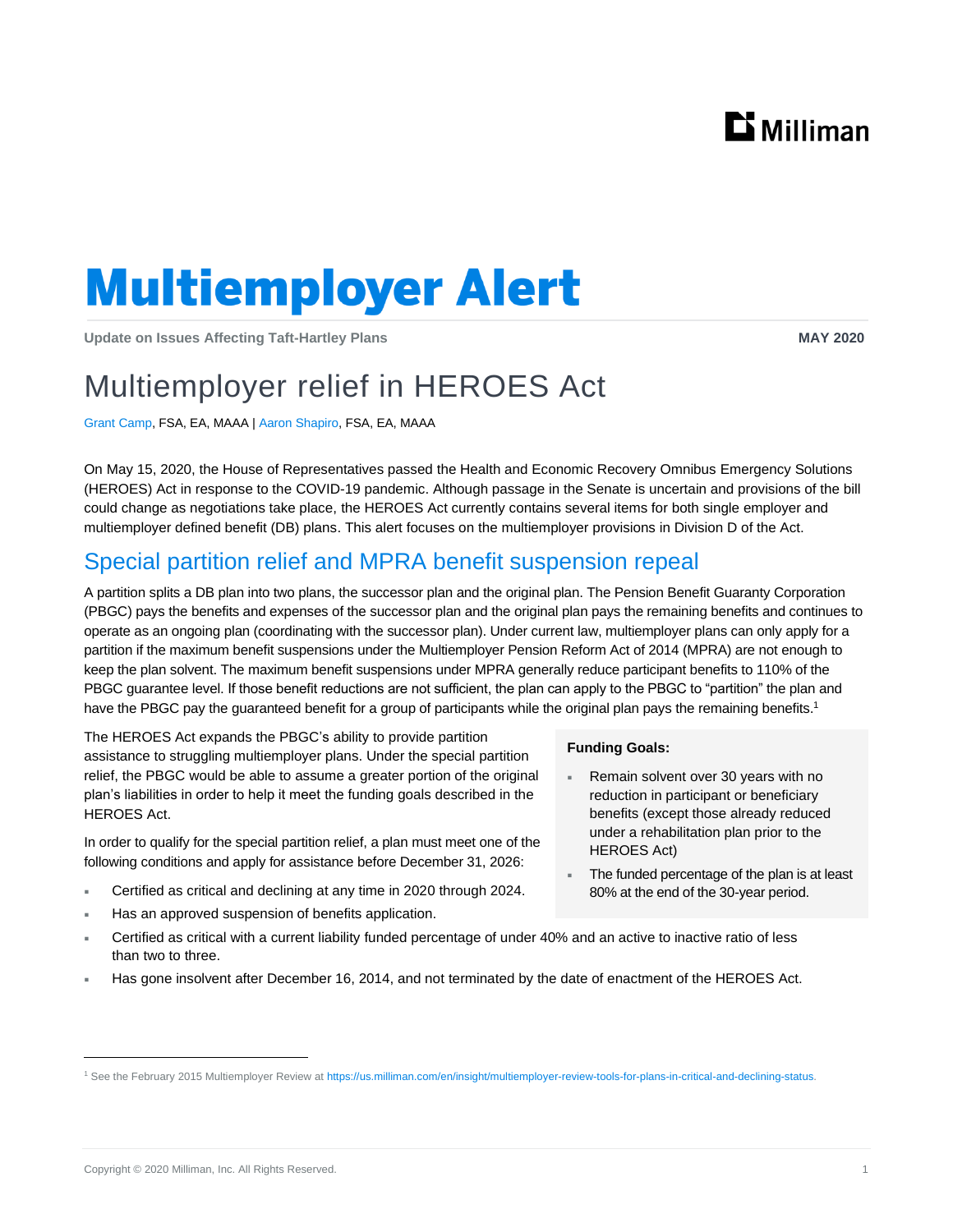#### **REPEAL OF MPRA SUSPENSIONS**

Rather than require that a plan apply for maximum benefit suspensions prior to applying for a partition, the HEROES Act repeals the portion of MPRA relating to benefit suspensions. Under the HEROES Act, critical and declining plans will no longer be able to apply for benefit suspensions and would instead be able to apply for special partition relief. It is unclear what will happen for plans that do not qualify for special partition relief during the application window but later face insolvency.

For plans that have already been approved for a MPRA benefit suspension, the benefit suspension will remain in effect unless the plan sponsor applies for and receives the special partition relief. If the plan is partitioned, then benefits are restored to presuspension levels. Additionally, back payments equal to the suspended benefit amounts are made to affected retirees and beneficiaries in the form of a lump sum or equal monthly installments over a five-year period.

## **NO CAP ON LIABILITY TRANSFER**

In addition to the repeal of benefit suspensions, the special partition relief allows the PBGC to assume liabilities in excess of the benefit guarantee level for individual participants. As noted above, current law only allows the PBGC to assume 100% of the benefit guarantee for an individual. The HEROES Act would allow plans to transfer the full benefit of a participant, without any benefit reductions, to the successor plan. Every five years, the amount of the partition is evaluated and adjusted as necessary to satisfy the funding goals of the plan. Once a plan meets its funding goals and is projected to remain above 80% funded for at least 10 years, the partition order ceases and the PBGC assumes permanent responsibility for all benefits in the successor plan, even if they exceed the PBGC benefit guarantee level.

## **REASONABLE CONDITIONS**

If a plan is approved for a partition, the PBGC can impose "reasonable conditions" relating to future accrual rates, retroactive benefit improvements, allocation of plan assets, employer contribution rates, diversions of contributions and allocations of expenses to other retirement plans, and withdrawal liability. The PBGC may not impose any conditions related to reduction of plan benefits or related to plan governance as a condition of receiving partition assistance. No details are currently available as to what "reasonable conditions" might look like.

## Other multiemployer provisions

In addition to the special partition relief and repeal of MPRA benefit suspensions, the HEROES Act contains several other multiemployer plan provisions.

## **WRERA AND PRA TYPES OF RELIEF**

The HEROES Act provides multiemployer plan relief similar to what was provided under the Worker, Retiree and Employer Recovery Act of 2008 (WRERA) and the Preservation of Access to Care for Medicare Beneficiaries and Pension Relief Act of 2010 (PRA). Generally, these provisions provide plan sponsors additional time to smooth any market losses and defer any immediate zone status impact. Key elements of this provision of the HEROES Act allow asset losses to be spread over 29 years (instead of 15) and allow plan sponsors to utilize their 2019-2020 zone status as their zone status for the 2020-2021 plan year (first applicable for plan years beginning March 1, 2020). In addition, plan sponsors that are already in endangered or critical status may elect to extend their funding improvement or rehabilitation period by an additional five years.

## **INCREASED PBGC GUARANTEES**

The HEROES Act provides for an increase in the PBGC maximum guaranteed benefit. The current maximum guarantee, for a participant with 30 years of service, is equal to \$12,870 per year, comprised of (100% of the first \$11 of the participant's monthly accrual rate plus 75% of the next \$33 of the accrual rate) multiplied by years of service. Under the HEROES Act, the guaranteed benefit would be nearly doubled to \$24,300 per year, comprised of (100% of the first \$15 of the accrual rate plus 75% of the next \$70 of the accrual rate) multiplied by years of service. As noted above, benefits transferred to the PBGC through the special partition assistance program included in the HEROES Act would not be limited to the PBGC guaranteed benefit level.

## **GROW ACT**

The HEROES Act contains a separate Division N titled the Giving Retirement Options to Workers (GROW) Act. This is the same GROW Act that was introduced in early 2018 but failed to move beyond the committee stage in the House of Representatives during the 115<sup>th</sup> Congress. The GROW Act permits plans to adopt alternative funding rules referred to as "composite plans" for future benefit accruals.